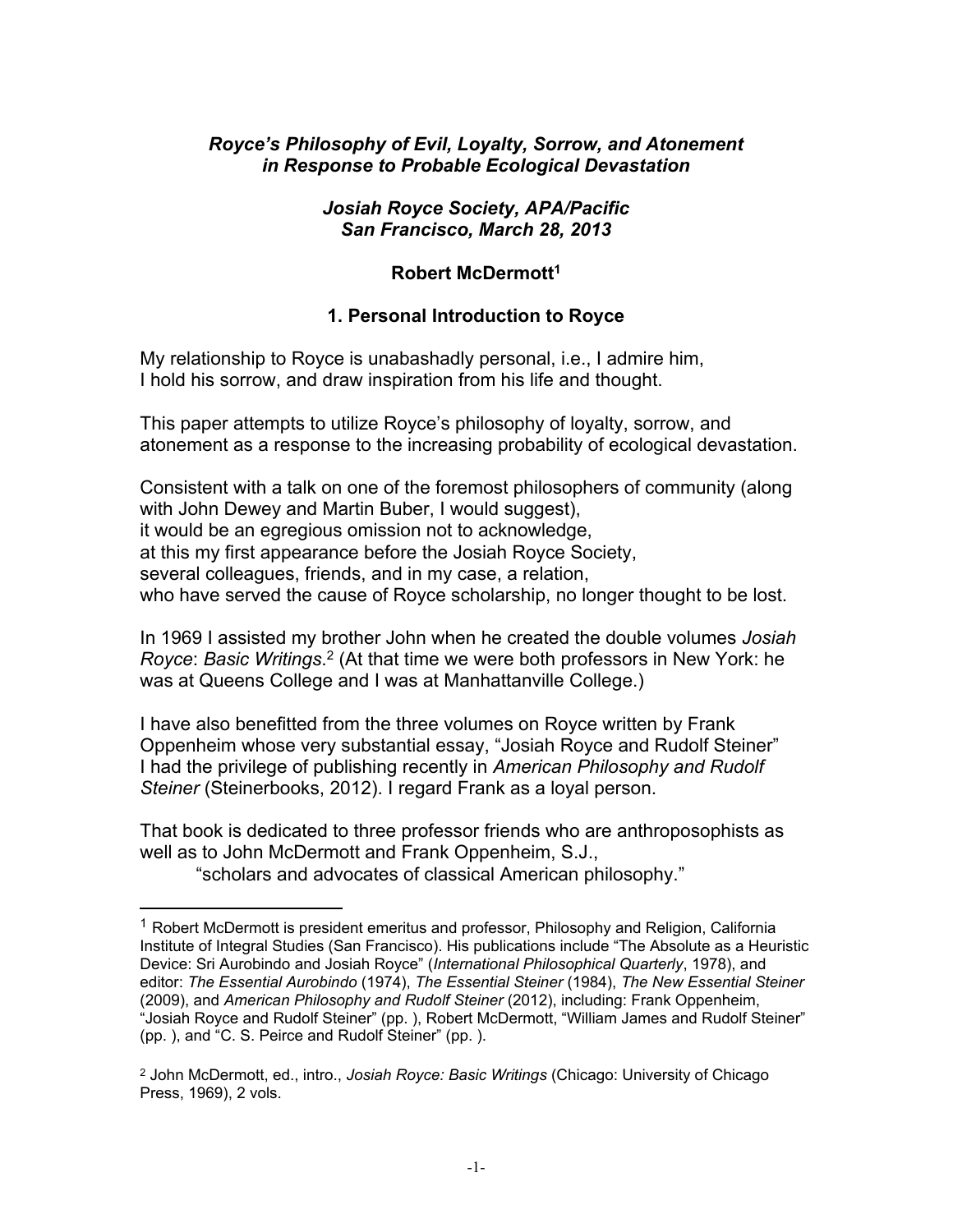As is evident in this paper, my Royce is Frank Oppenheim's Royce, that is to say, I share Frank's commitment to Royce's philosophic perspectives, and perhaps more revealingly, his appreciation of Royce's personal virtue and his religious, and specifically Christian sensibility.

I am also grateful to Michael Brodrick who generously guided me and this talk from my first idea of it—

"Royce and C. G. Jung on *The Book of Job*" —to this presentation.

Although I published an essay entitled

"The Absolute as a Heuristic Device: Josiah Royce and Sri Aurobindo" in *International Philosophical Quarterly* in 1978

I consider myself to be at the entry level of Royce scholarship.

I would like to think, however, that the task of preparing this talk, and the pleasure it has brought in anticipation of its delivery on this occasion before members of the Josiah Royce Society, might signal my emergence as a serious student of Josiah Royce.

As we all continue to experience ecological crises I will continue to look to Royce for insight and inspiration.

## *II. Ecological Catastrophy and Impending Sorrow*

I come to ecology as a cause forced on all thinking, responsible persons at this time of unprecedented, and perhaps irremediable deterioration. My sources in the past ten years have included such core ecological writings as

Thomas Berry, *Dream of the Earth* (1988) Mary Evelyn Tucker and John Grim's ten volumes on religion and ecology, Bill McKibben, *The End of Nature* (1990), Al Gore's *Inconvenient Truth* (2006) Elizabeth Kolbert, *Field Notes from a Catastrophe* (2006), Paul Hawken, *Blessed Unrest* (2007) the analyses of the Intergovernmental Panel on Climate Change (IPCC), and the publications of World Watch and Earth Policy Institute.

I take the information and analyses in these and other works to be factual and their predictions to be as accurate as they are horrifying. Neither should we doubt that this deterioration is caused by a combination of selfishness and faulty world views of individuals and groups who have created this situation and would be in a position to effect the necessary changes.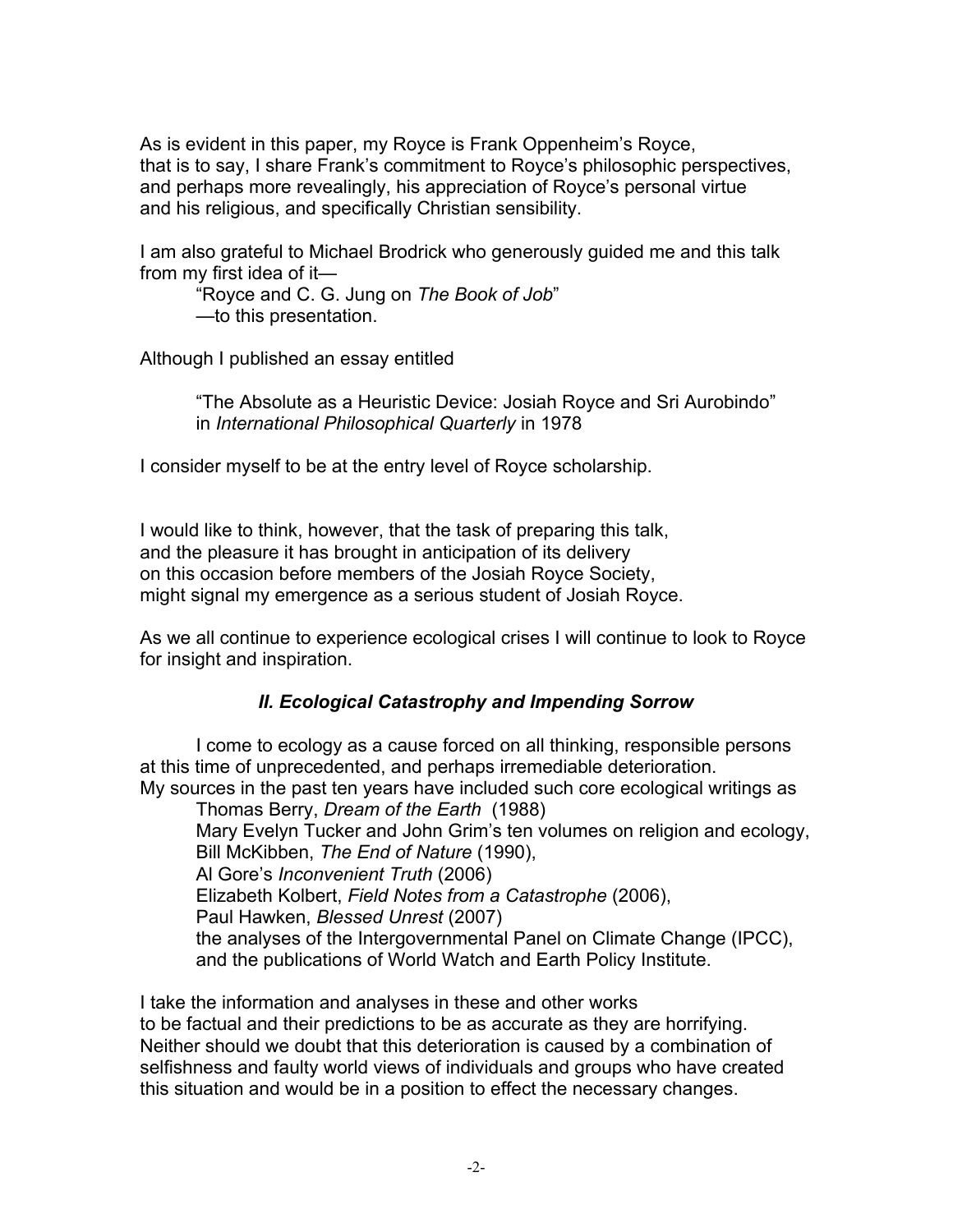The hundred years since the last years of Royce's life and works have been marked by two horrendous world wars, the first of which he suffered, financial depressions, and ethnic genocides, such that in the past century sorrow has been the lot of most of the human population.

In the present century, the human community, to which Royce was so inspiringly and brilliantly committed, faces the very real threat of unprecidented suffering due not to an impersonal or natural catastrophy, not to what insurance companies euphemistically call an act of God, but rather, as Rachel Carson wrote fifty years ago, due to what people have done to themselves—i.e., we have done it to ourselves.

Carson's *Silent Spring* refers to the pollution of the Connecticut River. Fifty years later, the cause of ecology includes world wide species extinction, global warming, rising sea levels, fresh water shortages, destructive weather patterns, and mass migrations.<sup>3</sup>

## **III. Royce on Evil and Sorrow, 1888-1908 (age 33-53)**

According to Frank Oppenheim in the early years of his career Royce sought to meet evil with personal courage and endurance, and also to grasp it "by the throat and overcome it."

In 1888, Royce suffered a nervous breakdown as result of which he took a voyage to Australia, after which, according to Oppenheim, he came increasingly "to appreciate the all-Knower as also absolute Experience and Will." *RLL*, xvii

Royce first explicitly confronted the challenge of evil, suffering, and the possibility of a solution in his 1896 address on *The Book of Job*. In this address he proposes that God is not an alien being but rather one who suffers as an individual with all who suffer.

Oppenheim: "In the middle period of his career [1896-1907] Royce gained conscious union with the immanent divine Absolute who strengthens human sufferers. Their co-suffering Companion leads them to the highest moral perfection which requires human selves to embrace, detest, and subordinate evil to their own genuine loyalty to universal loyalty." It is this attitude, at once philosophical (specifically idealist and realist) and religious (specifically Christian, both Pauline and Johanine) to which I am looking for a way to lift without denying or being defeated by our present situation.

<sup>3</sup> See Lester R. Brown, *World on the Edge: How to Prevent Environmental and Economic Collapse* (NY: Earth Policy Institute/W. W. Norton, 2011), vix.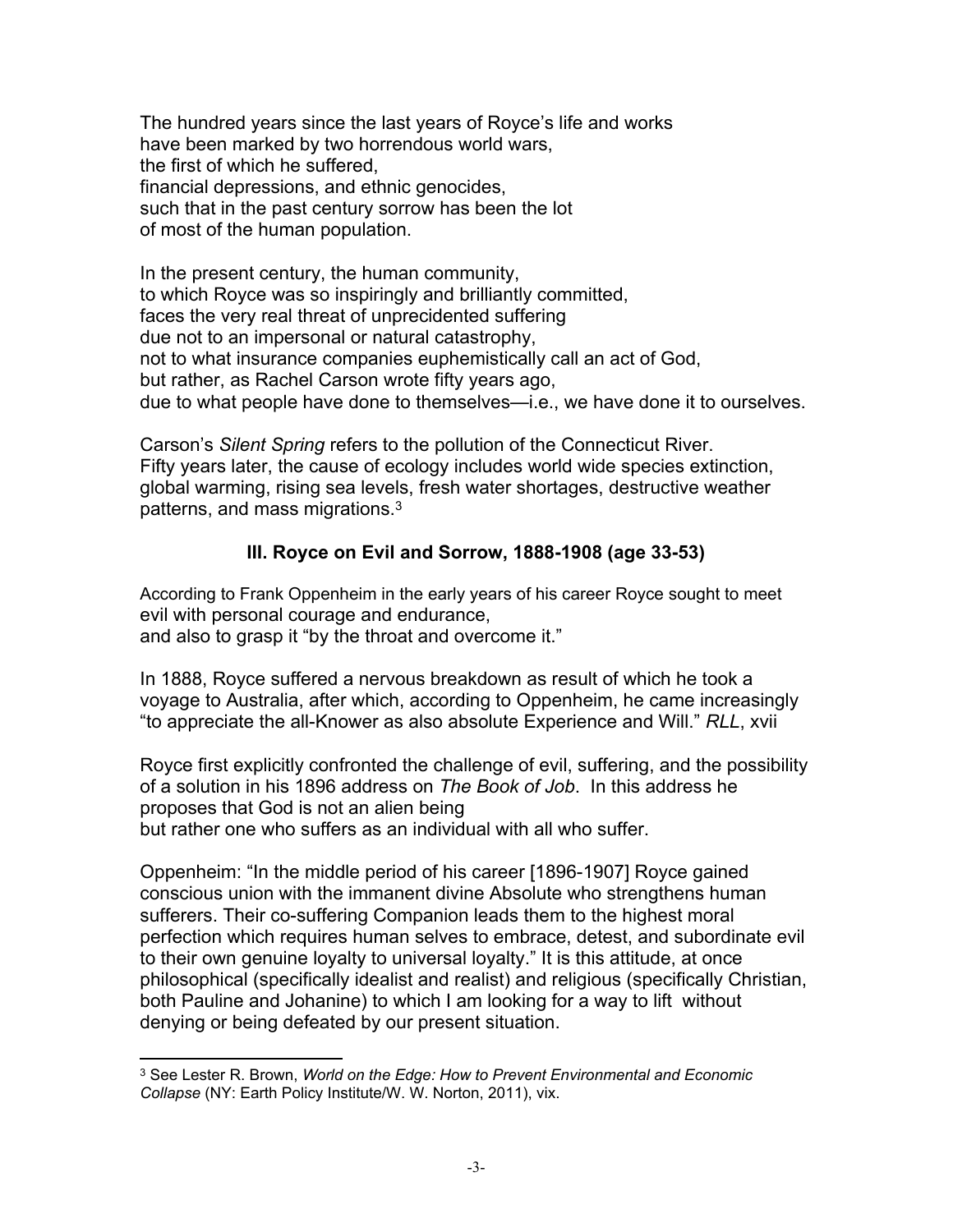#### **IV. Royce, a Loyal and Virtuous Virtue Ethicist**

Throughout his entire career, and particularly beginning in 1908 with the publication of *Philosophy of Loyalty* through his last major work, *The Problem of Christianity*, Royce considered every ideal to have an individual as well as a communal context and meaning.

He saw every thought and decision surrounded by concentric circles of significance and influence.

The ever evolving yet ever unified community of ideals includes the efforts of individuals to serve their uniquely worthy causes, including, and perhaps especially, causes that seem lost.

Royce urges each individual to think and act in harmony with the community of ideals, the Beloved Community.

For Royce, a community is beloved to the extent that it is comprised of free, loving, individuals committed to the good of the whole, including a willingness to carry faithfully, or loyally, the pain and suffering of individuals in the entire community.

Virtue ethics, which has developed steadily since mid-20<sup>th</sup> century, is intended to shift the focus of ethics away from both deontological (or rulebased) ethics and consequentialist (or utilitarian) ethics, though I think that the way I am interpreting Royce as a virtue ethicist is not necessarily, or strictly, opposed to either Kant or Mill:

— with Kant Royce sees the need to universalize one's motive when making a moral decision, and trying to be a moral, virtuous person;

— with Mill Royce sees the need to keep one's eye on the need of the community, not strictly the greatest good for the greatest number but surely in an effort to serve that number loyally.

Because it focuses on the development of the moral character of the agent and the community of free individuals, virtue ethics would seem especially helpful in the present, and no doubt continuing, challenge.

Admittedly, we are in a circle, and perhaps an impasse, the very one that Aristotle admitted in the *Nichomachean Ethics*: When asked for criteria for the virtue of a particular action, Aristotle replied, "the reason of the prudent man,"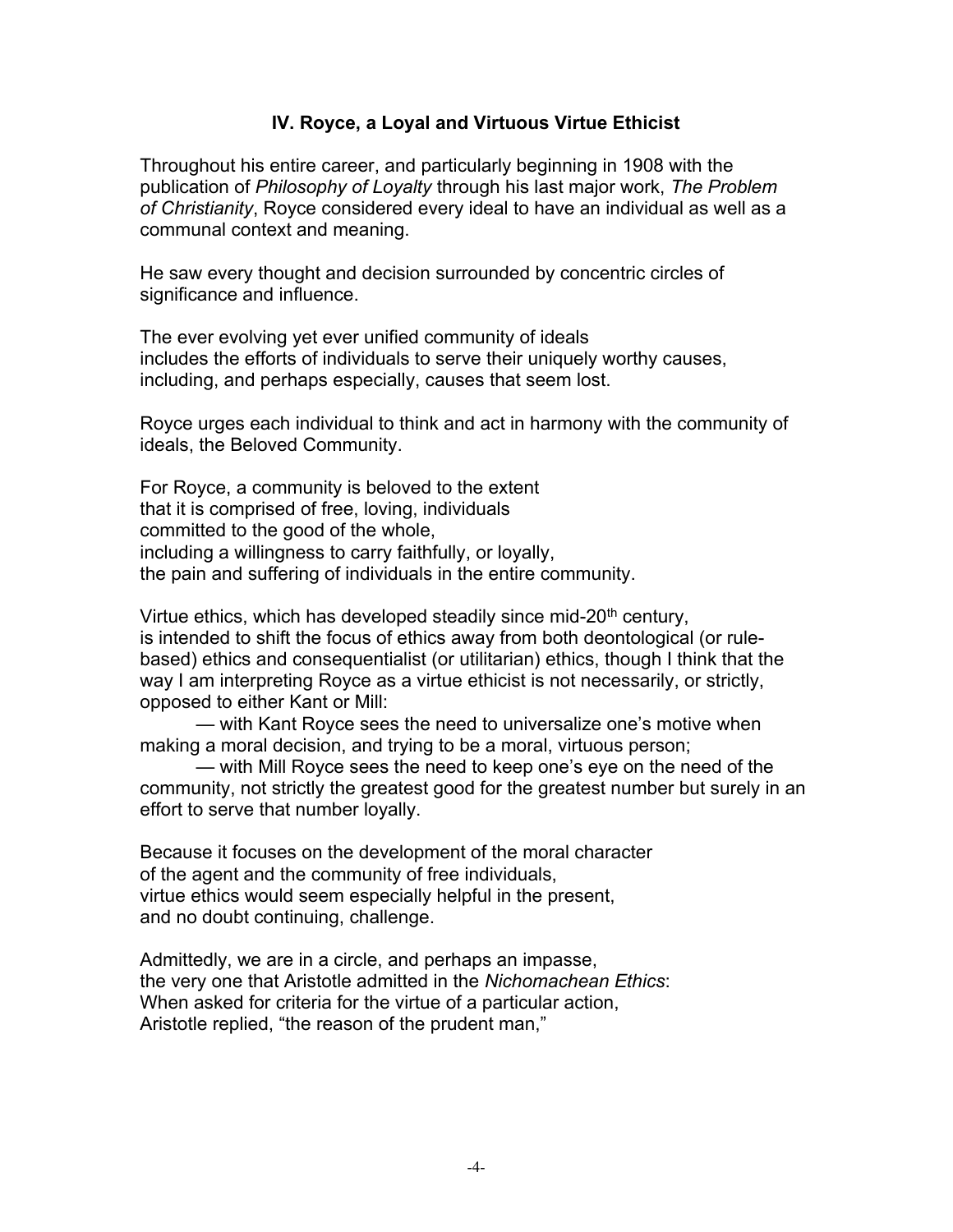the "man of right reason.<sup>4</sup> He recognized that it takes a person who has become practiced in wisdom and goodness to make right decisions.

I admit the circle and forthrightly offer Royce as a virtuous person whose eye for virtue is to be trusted.

This is still a circle but it is one in which the person counts decisively. It is the individual person who, by many disciplines and revealing experiences, must develop a virtuous, i.e., a loyal character.

## **V. Royce's Sources of Religious Insight, 1911**

In his *Sources of Religious Insight*, 5

Royce urges each individual to hold in tension the completely individual and the largest intelligible purposes.

*Sources of Religious Insight* includes seven sources, each of which is available for an aid to the battle with evil, suffering, and sorrow, all components of the evolving ecological situation.

Here, briefly, are the seven sources with an eye to the present situation:

1. Individual devotion

Royce the champion of the community, never loses sight of the free, participating, loyal individual as a source of community. The great need of the present is for devotion of each individual to the task of saving the Earth.

2. Society or community: In the case of ecological devastation,

the focus must be on the community of all sentient beings.

committed to the good of the whole.

Each ideal participates in larger ideals,

in the personal character of the ultimate ideal reality,

the Logos-spirit, the source and goal of the Beloved Community.

3. Reason: knowledge(s).

Royce exemplified careful thinking, exactly the kind that is needed in the present ecological situation.

<sup>4</sup> Don Hanlon Johnson, *Body, Spirit, and Democracy* (Berkeley, CA: North Atlantic Books, 1994), p. 62.

<sup>5</sup> Josiah Royce, *Sources of Religious Insight* (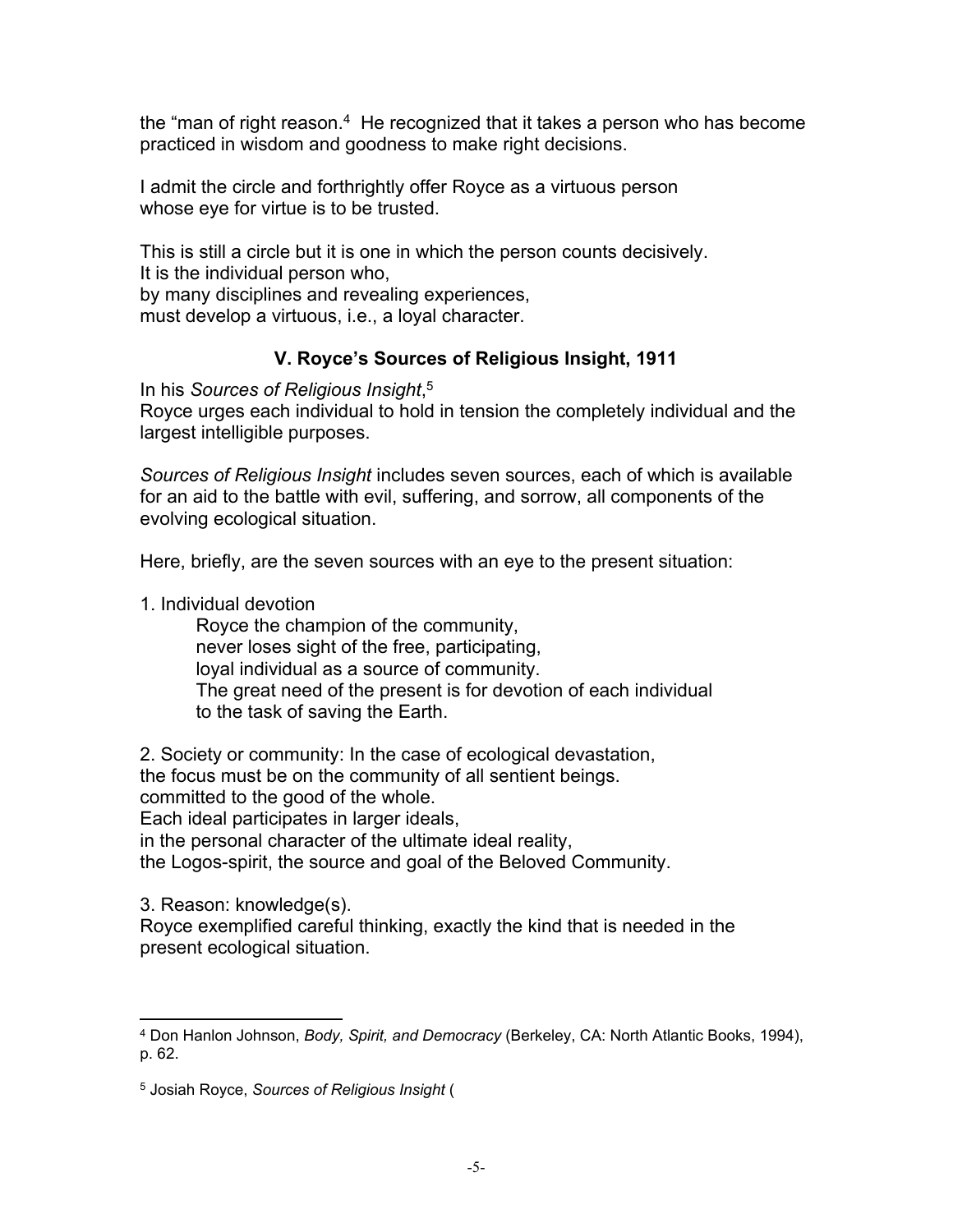4. Will, striving toward virtue. It takes great will to face the reality of a planet apparently heading toward destruction.

5. Loyalty to loyalty:

Royce sees loyalty to loyalty as the core value, the *sine qua non* of virtue. The present need is for loyalty to Earth, to the only planet known to sustain life.

6. Sorrow a necessary step on the way to love. Surely the contemplation of all that has been lost, and all that is likely to be lost in coming decades, can only instensify the love with which must respond to its Earthly body.

7. Atonement, is the highest virtue in Royce's ethics and religious thought. Atonement will have to become a widely shared experience.

These seven sources issue from and are characterized by

a Christian (specifically Pauline) conception of love,

a metaphysics which is idealist but no longer particularly Hegelian,

a Peircean realist epistemology and logic,

and a distinctive version of virtue ethics, though not identified as such, significantly in both theory and practice.

# **VI. Royce's Problem of Christianity**

On September 13, 1910, on disembarking from a voyage from Dutch Guiana, Royce was informed of the death of William James, his mentor and friend.

Royce found himself unable to describe this loss or to compose an obituary. Eight days later, Royce's son Christopher died of typhoid fever. Royce entered what he later called "the hell of the irrevocable."<sup>6</sup> He was acquainted with grief.

This double, unbearable loss, definitely challenged Royce's conviction that God enters into evil and suffering as a way of lifting them to love and to a greater complexity in unity.

In 1912, after suffering a stroke, Royce read Christian theologians and scrutinized Peirce's theory of signs and method of interpretation.

Oppenheim: "Thus prepared, Royce employs a new philosophical medium, method, and message with depth and ease when drafting his lectures on Christianity." (*RRL*, xviii)

<sup>6</sup> John Clendenning, *The Life and Thought and Josiah Royce* (Madison, WI: The University of Wisconsin Press, 1985).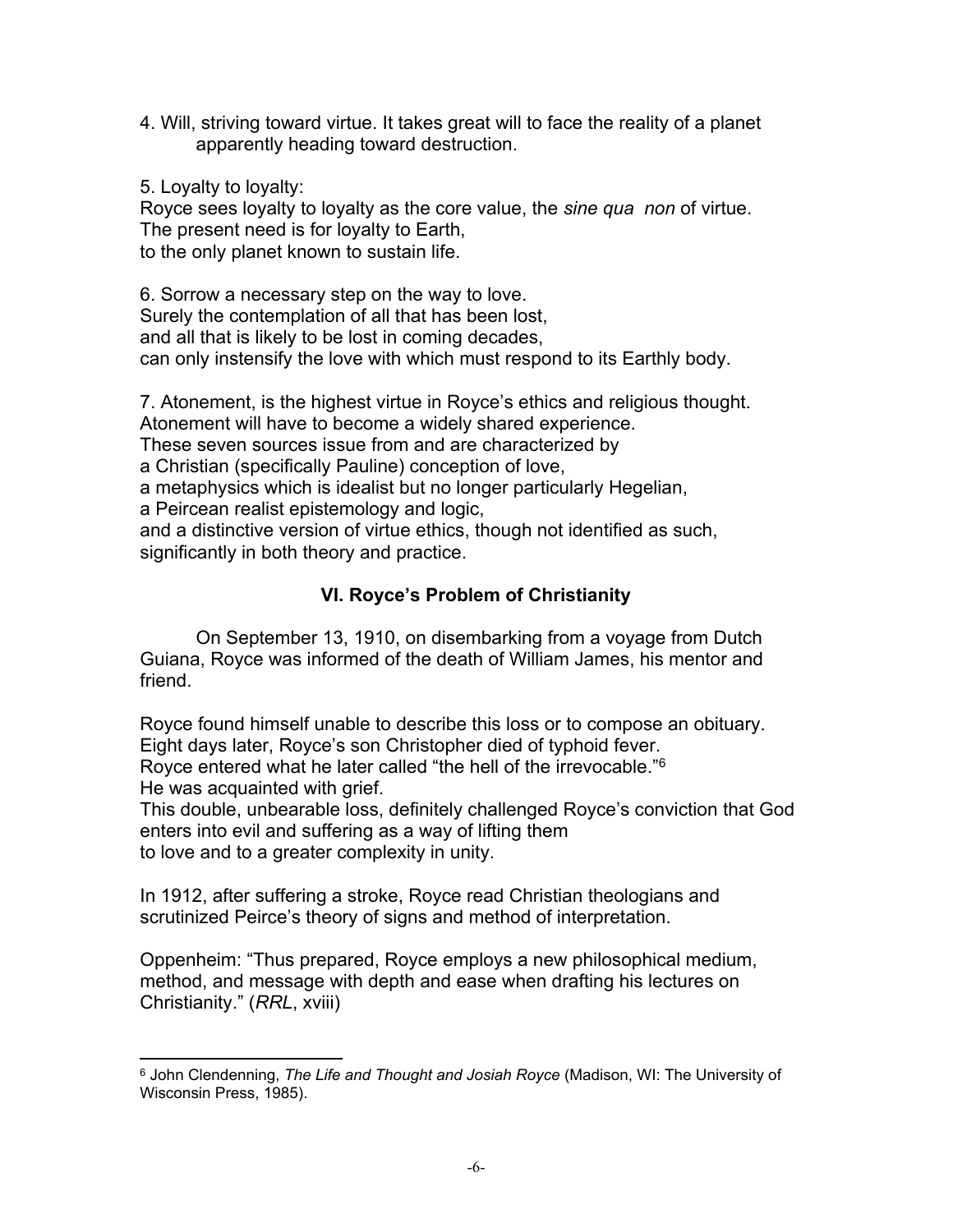In The *Problem of Christianity*, Royce's *magnum opus*, *which* was published one hundred years ago,

he "recommended idealizing life's suffering into sorrows so that one can discern life's higher realms.

When so enlightened, one may identify with those who are willing to suffer vicariously, to give their lives as a ransom for many since these tell us what atonement means." (*PC*, 182-84)

As Frank Oppenheim has shown, in the last several years of his tragic life, 1914-16, Royce attained a greater depth of philosophical perspective and affect.

"Royce came to see within atoning deeds that reconciling function which a mediating interpreter creates….

Oppenheim continues:

A mediator "meets evil by creating and inserting a mediating third idea even while placing one's trust in the far wider and deeper wisdom of the Interpreter Spirit of the Universal Community."

# **VII. Atonement in Response to Ecological Devastation**

All of Royce's thought aspires to, and I believe achieves, the depth and universality necessary to mitigate the bewilderment and sorrow which will almost certainly be visited upon humanity

and all earthly species in coming decades.

Royce's conception and practice of loyalty reaches to the cosmos:

"I can be genuinely in love with the community only in case

I have somehow fallen in love with the universe."<sup>7</sup>

Royce's commitment to the path of loyalty and sorrow,

and more remarkably, the ideal of atonement,

did not lead him to simplify the task

of responding to life's conflicting responsibilities:

each individual, inextricably in the context of complex,

competing communities,

is called up by the distant and uncertain goal of ideal unity.

In the present, and no doubt continuing,

challenge of ecological devastation,

the whole of humanity faces an inevitable cause of horrific sorrow.

<sup>7</sup> Josiah Royce, *The Problem of Christianity* (Chicago: University of Chicago Press,1968), p. 269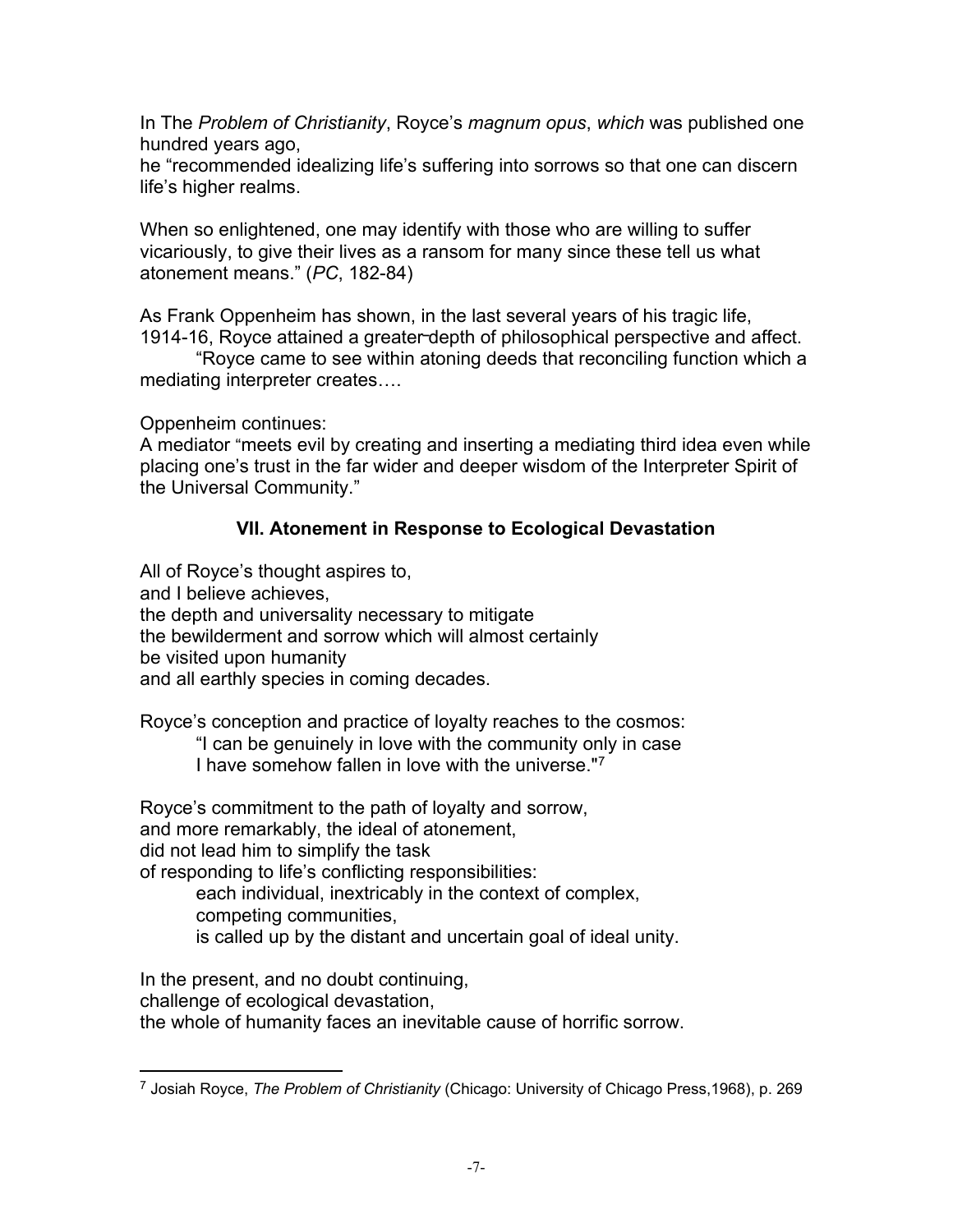As a wise and virtuous person Royce would surely see and face ecological devastation.

As a loyal person he would immediately and heroically react to the needs of Earth. He would be compelled to do so because he had so developed loyalty to universal loyalty as the defining quality of his character.<sup>8</sup>

Royce maintains that every act of disloyalty, no matter how deep, must be asserted as "the basis of all the best and most practical spirituality."<sup>9</sup> [Kelly Parker]

As the perfect storm of radical weather and species extinction, exacerbated by human fear and greed, will increasingly cause an extent and depth of sorrow the entire human community, and, I believe all living species, will need philosophical and spiritual as well as practical wisdom.

Royce provides all three. We know from Royce's courses in ethics, particularly his course at Boston University in 1915, that he was trying to join his spiritual vision with actual ethical conflicts.

He sought to teach wisdom and virtue concerning actual cases– Specifically, on an exam he asked his students to respond to the case of the daughter in a conflict with her mother's stealing,

and the doctor who moves from his home town as a moral decision in response to a medical crisis,

If he were teaching today I picture Royce telling his ethics class that our mistreatment of the Earth will cause damage now and will endure as sin that can and must be lifted by a devotion to Earth and the Beloved Community.

In the spirit of cases of conflict that need a mediating third, and need a loyal deed to lift them to resolution or atonement, let me bring to this community of Royce scholars a case of a "lost cause" loyally served that I think Royce would appreciate.

In the mid-1950s Marjorie Spock, argued against the right of New York State to spray her Long Island farm with DDT.

<sup>8</sup> For Royce's ethics see several volumes by Frank M. Oppenheim, S.J., especially *Royce's Mature Ethics* (Notre Dame, IN: University of Notre Dame Press, 1993).

<sup>&</sup>lt;sup>9</sup> Kelly A. Parker, in Kelly A. Parker and Krizysztof Piotr Skowronski, eds., "Atonement and Eidetic Extinction," in *Josiah Royce for the Twenty-First Century* (Lanham, MD: Rowman and Littlefield/Lexington, 2012., p. 216.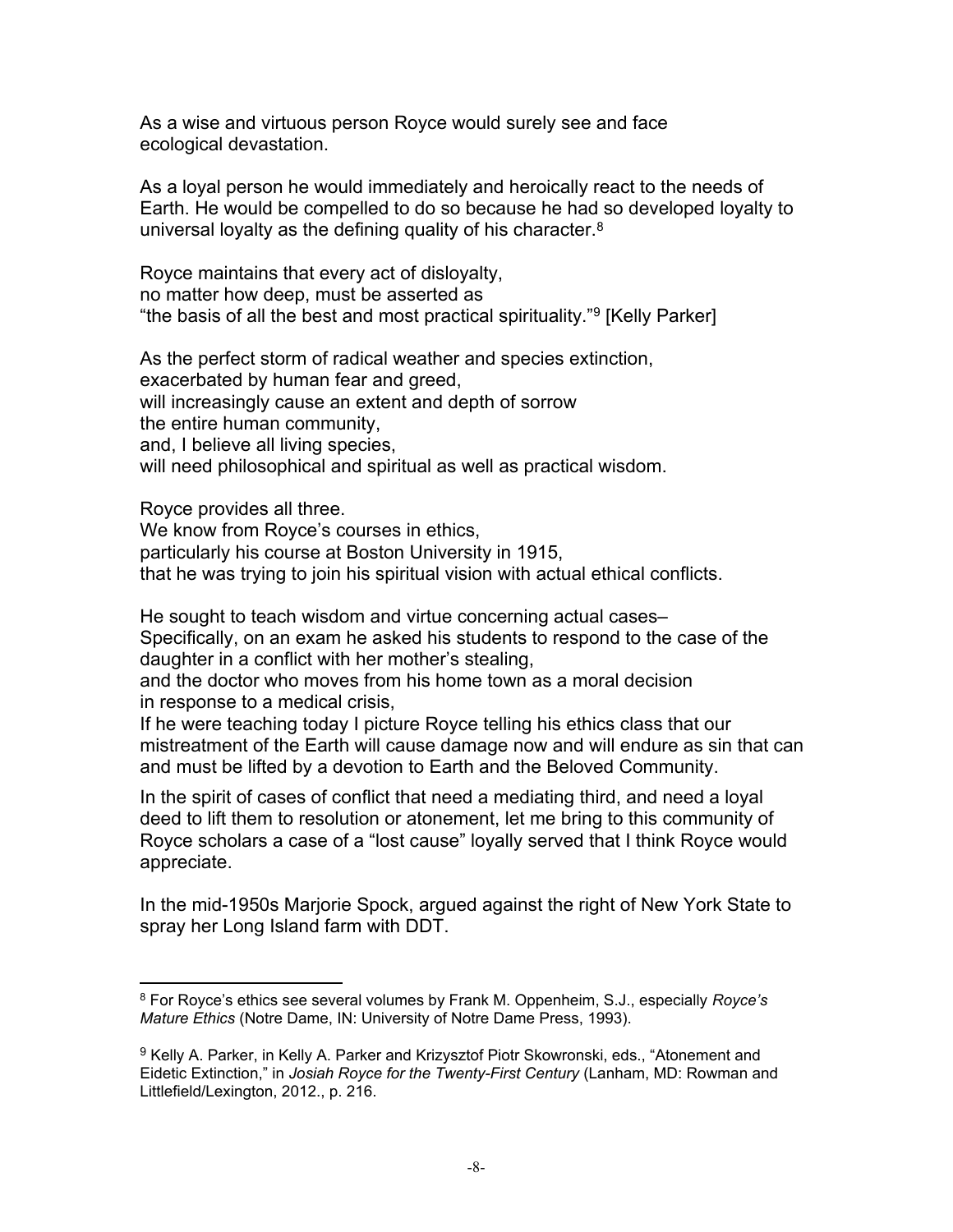In Connecticut, Rachel Carson, unable to find anyone to write an expose of the pollution of the Connecticut River, was told of the case that Marjorie Spock was vainly arguing against New York State—clearly a lost cause.

Based on weeks in attendance in the Garden City, Long Island court, Rachel Carson wrote a series of essays for the *New Yorker*.

She expanded that essay into a full-length book, *Silent Spring*, which is widely credited with launching the ecological movement.

Their deed was saved by the same divine reality that promises love and redemption to all sinners as well as to all saints, to all endeavors both efficacious and seemingly in vain.

Royce's Job did not suffer in vain. As the text says, unlike his three friends, Job saw God face to face.

As Royce says, suffering, such as the suffering of Job, is redemptive in the big picture, on the long run, in the end.

When the righteous, the pro-Earth workers, experience suffering such as Job's, they will know that their redeemer liveth.

Oppenheim:

He gradually delved more intimately and penetratingly into the problem until he adopted the humble trusting stance of a pilgrim trusting his way amid a good world scarred with evils. This pilgrim would by creative toil make progress thanks to the ever-present and trustworthy Interpreter, the Logos-Spirit, who keeps guiding him.

 "Such was Royce's most mature philosophical response to the problem of evil. He had reflected on it longer and written about it more than Peirce, James, and Dewey had done, taken all together." (418, from *RRL*, xii-xiii; *LW*, 2:77-83

We can detect a voluntarist, a will element, and a modesty in Royce's conviction.

It was Royce who gave James the idea for James' famous "Will to Believe" (for which James thanked Royce with typical Jamesian generosity).

The present ecological situation is urgent, we must respond, and with reference to the ultimate meaning of this process, we will continue to have less understanding than would be necessary for a confident decision.

Similarly, I am unsure of my proposal that Royce's concepts of sorrow, loyalty, and atonement might be a way to lift, and perhaps transform, the current opposition between exploiters and sustainers of Earth.